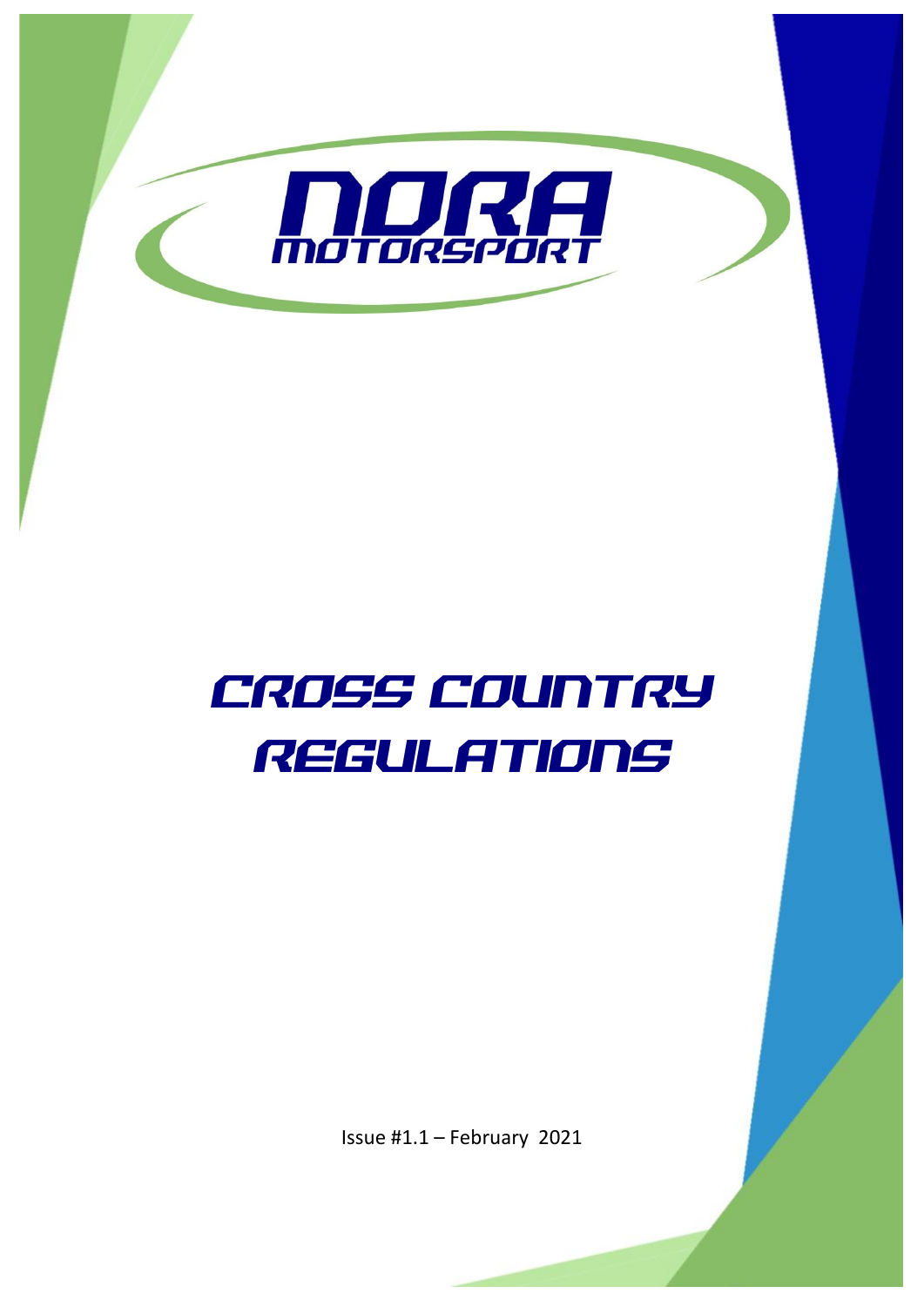Cross Country Regulations v1.1 February 2021 **Printed:24/08/2021** Printed:24/08/2021

#### VERSION HISTORY

| Version | Date          | Description                                     |
|---------|---------------|-------------------------------------------------|
| 1.0     | November 2019 | Creation of Cross-Country Regulations document. |
| 1.1     | February 2021 | Address Update                                  |
|         |               |                                                 |
|         |               |                                                 |
|         |               |                                                 |
|         |               |                                                 |
|         |               |                                                 |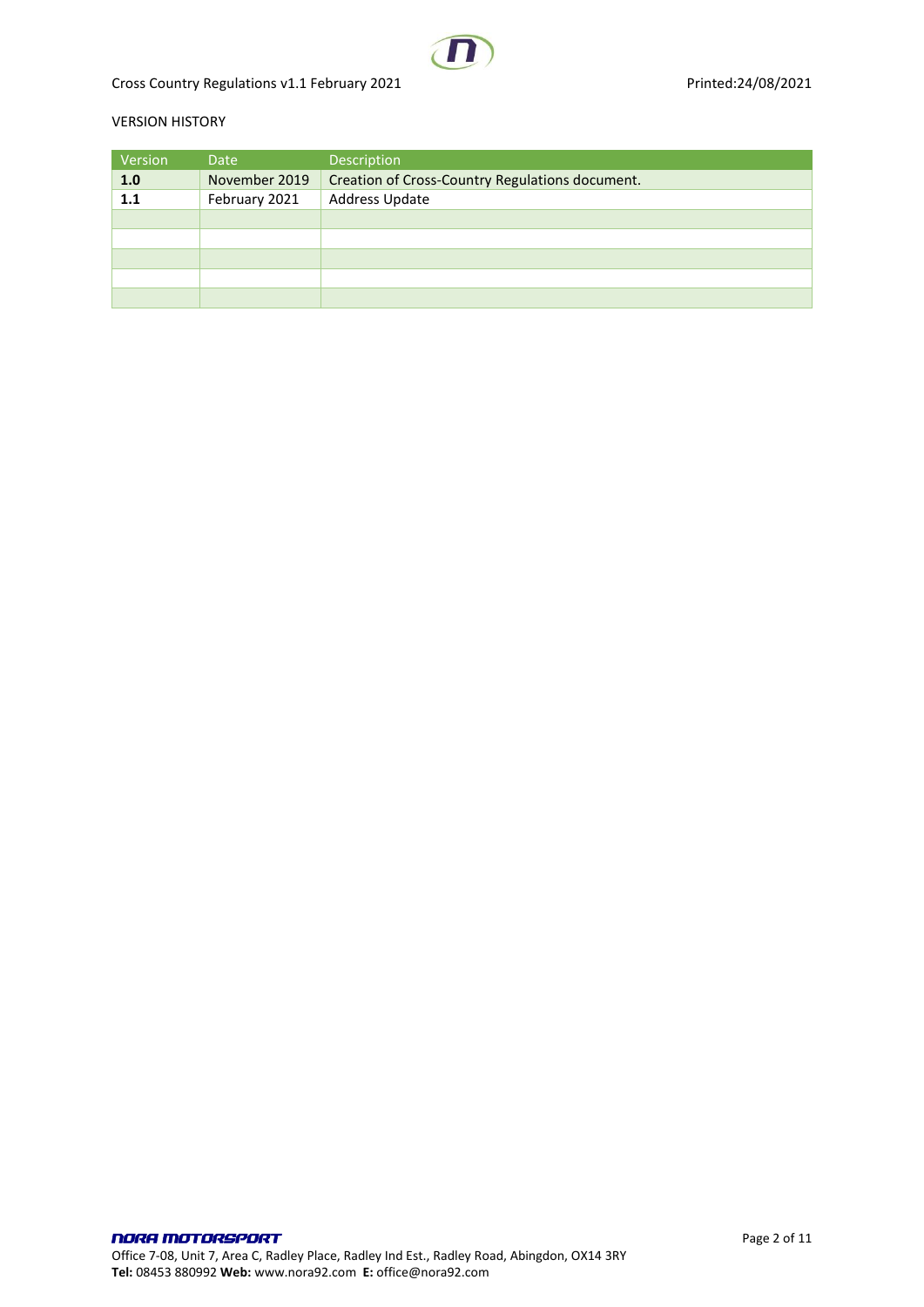#### **TABLE OF CONTENTS**

| 1. |    |  |
|----|----|--|
| 2. |    |  |
|    |    |  |
| 3. |    |  |
|    |    |  |
|    |    |  |
|    |    |  |
|    |    |  |
|    |    |  |
|    |    |  |
| 4. |    |  |
|    |    |  |
|    |    |  |
|    |    |  |
| 5. |    |  |
|    |    |  |
|    |    |  |
|    |    |  |
|    |    |  |
|    |    |  |
|    |    |  |
|    |    |  |
|    |    |  |
|    |    |  |
|    |    |  |
| 6. |    |  |
| 7. |    |  |
| 8. |    |  |
|    |    |  |
|    |    |  |
|    |    |  |
|    |    |  |
|    |    |  |
|    | 9. |  |
|    |    |  |
|    |    |  |
|    |    |  |
|    |    |  |
|    |    |  |
|    |    |  |
|    |    |  |
|    |    |  |
|    |    |  |
|    |    |  |
|    |    |  |
|    |    |  |
|    |    |  |
|    |    |  |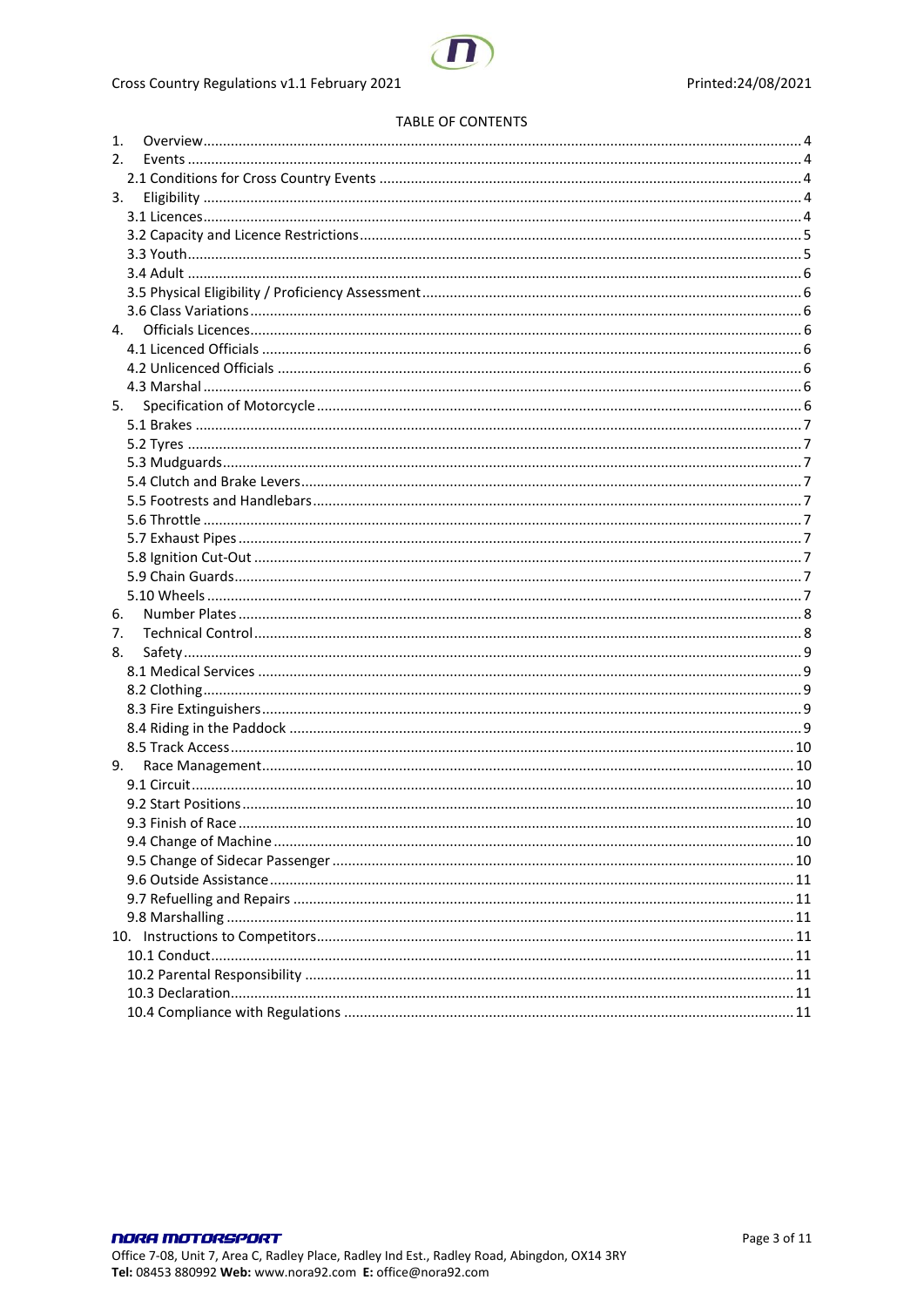# <span id="page-3-0"></span>**1. Overview**

NORA Motorsport is a trading name of NORA 92 Limited. For the purposes of this document any reference to NORA can refer to NORA Motorsport or NORA 92 Limited.

No discrimination is intended where references are made to specific gender within NORA's Code of Practice and Regulations

The contents of this document are copyright and may not be copied without prior permission of NORA.

The NORA Code of Practice together with these Regulations, the Event Regulations and any Final Instructions shall apply to all Cross Country Events held under a Permit issued by NORA 92.

## <span id="page-3-2"></span><span id="page-3-1"></span>**2. Events**

#### **2.1 Conditions for Cross Country Events**

- a. The organiser must be affiliated to NORA.
- b. An RTA permit must be applied for and in place before the event.

# <span id="page-3-4"></span><span id="page-3-3"></span>**3. Eligibility**

#### **3.1 Licences**

- a. For all NORA competitions the competitors must hold a current NORA Licence.
- b. Practice licences are available for non-competitive events and for Mini Quad race events.
- c. A One Event Competition Licence grants the same benefits of an annual licence for the duration of one event only with regards to Rules and Regulations and is available for All NORA Cross Country events.
- d. **A One Event Licence does not include Personal Accident Cover**.
- e. All new applications for an annual licence must be accompanied by a portrait photograph.
- f. Youth only: All new applications for an annual licence must be accompanied by a photocopy of the competitors' proof of age..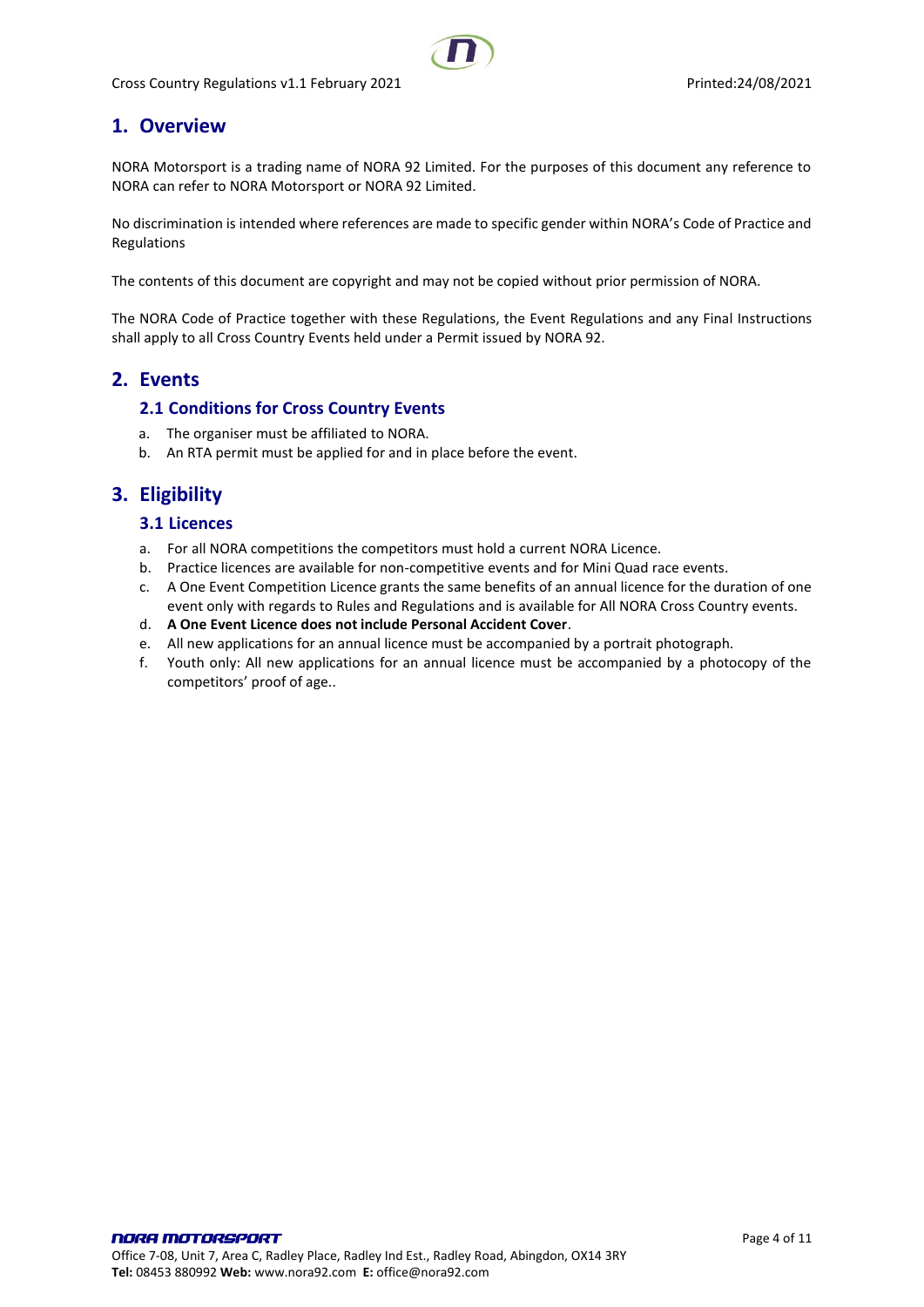## Cross Country Regulations v1.1 February 2021 Cross Country Regulations v1.1 February 2021

## **3.2 Capacity and Licence Restrictions**

<span id="page-4-0"></span>

| Age on 1st Jan    | Grade            | <b>Engine Capacity</b>                                        | Max Wheel Size / Specification |                   |
|-------------------|------------------|---------------------------------------------------------------|--------------------------------|-------------------|
| <b>Youth Solo</b> |                  |                                                               |                                |                   |
| 6-8 Years         | Automatic        | Maximum 50cc 2 or 4                                           | 12 inch rear, 15 inch front    |                   |
|                   |                  | stroke automatic no                                           |                                |                   |
|                   |                  | manual clutch                                                 |                                |                   |
| $7-10$ years      | 65cc Junior      | Maximum 65cc 2 stroke or                                      | 12 inch rear, 14 inch front    |                   |
|                   |                  | 110cc 4 stroke                                                |                                |                   |
| $9-12$ years      | Small Wheel      | Maximum 85cc 2 stroke or                                      | 14 inch rear, 17 inch front    |                   |
|                   |                  | 150cc 4 stroke                                                |                                |                   |
| 12 - 15 years     | <b>Big Wheel</b> | Maximum 85cc 2 stroke or                                      | 16 inch rear, 19 inch front    |                   |
|                   |                  | 150cc 4 stroke                                                |                                |                   |
| 13-14 years       | Youth 125        | Maximum 145cc 2 stroke                                        | 19 inch rear, 21               | Combined with the |
|                   |                  |                                                               | inch front                     | Rookie class      |
| 14 - 17 years     | Rookies          | Maximum 145cc 2 stroke                                        | 19 inch rear, 21 inch front    |                   |
|                   |                  | Maximum 250cc 4 stroke                                        |                                |                   |
| <b>Adult Solo</b> |                  |                                                               |                                |                   |
| 15 Years          |                  | Maximum 250cc 2 stroke                                        |                                |                   |
|                   |                  | Maximum 450cc 4 stroke                                        |                                |                   |
| 17 Years          |                  | Maximum 500cc 2 stroke                                        |                                |                   |
|                   |                  | Maximum 650cc 4 stroke                                        |                                |                   |
| <b>Sidecar</b>    |                  |                                                               |                                |                   |
| 15 Years          | Driver           | Over 350cc and up to                                          |                                |                   |
|                   |                  | 1000cc 4 stroke and up to                                     |                                |                   |
|                   |                  | 750cc 2 stroke                                                |                                |                   |
| 15 Years          | Passenger        |                                                               |                                |                   |
| <b>Adult Quad</b> |                  |                                                               |                                |                   |
| 15 Years          |                  | Maximum 450cc                                                 |                                |                   |
| 17 Years          |                  | Open cc                                                       |                                |                   |
| <b>Youth Quad</b> |                  |                                                               |                                |                   |
| $5 - 9$ Years     | 90cc Automatic   | 90cc Automatic Quads with engine and frame as originally      |                                |                   |
|                   |                  | manufactured                                                  |                                |                   |
| $8 - 14$ Years    | 125cc Open       | 125cc Quads with engine and frame as originally manufactured, |                                |                   |
|                   |                  | 8 year olds - Automatic only                                  |                                |                   |
| 11 - 17 Years     | 250cc Open       | Up to 200cc 2 Stroke & 250cc 4 Stroke.                        |                                |                   |
|                   |                  |                                                               |                                |                   |

Competitors may continue in the youth Youth 125 / 250 or 250cc Youth Quad class until the end of the year in which their 18th birthday falls. After reaching 15 years of age competitors can apply for an adult solo Cross Country licence and still retain a youth licence until the end of the year in which their 18th birthday falls. After reaching 15 years of age competitors can apply for an adult quad Cross Country licence and still retain a 250 youth licence until the end of the year in which their 17th birthday falls.

## <span id="page-4-1"></span>**3.3 Youth**

- a. Upon assessment competitors may remain in a lower class below their age.
- b. No competitor may compete before their sixth birthday (with the exeption of the Mini Quad class)
- c. When a competitor reaches the maximum age limit for their group, they may continue to compete in that group until the end of the calendar year.
- d. On reaching the minimum age for the next group, the competitor may upgrade. Please note that any competitor who chooses to upgrade cannot then move back to the lower capacity class once they have competed at the higher level at a NORA event unless specifically approved by NORA.
- e. An assessment will be required for any competitor wishing to ride in a class of which they do not reach the age requirement to be arranged by the competitor following application to the NORA office.
- f. The parent or person with parental responsibility must accompany a youth competitor under the age of 18 to any event and stay for the entire duration of the time that the competitor is present.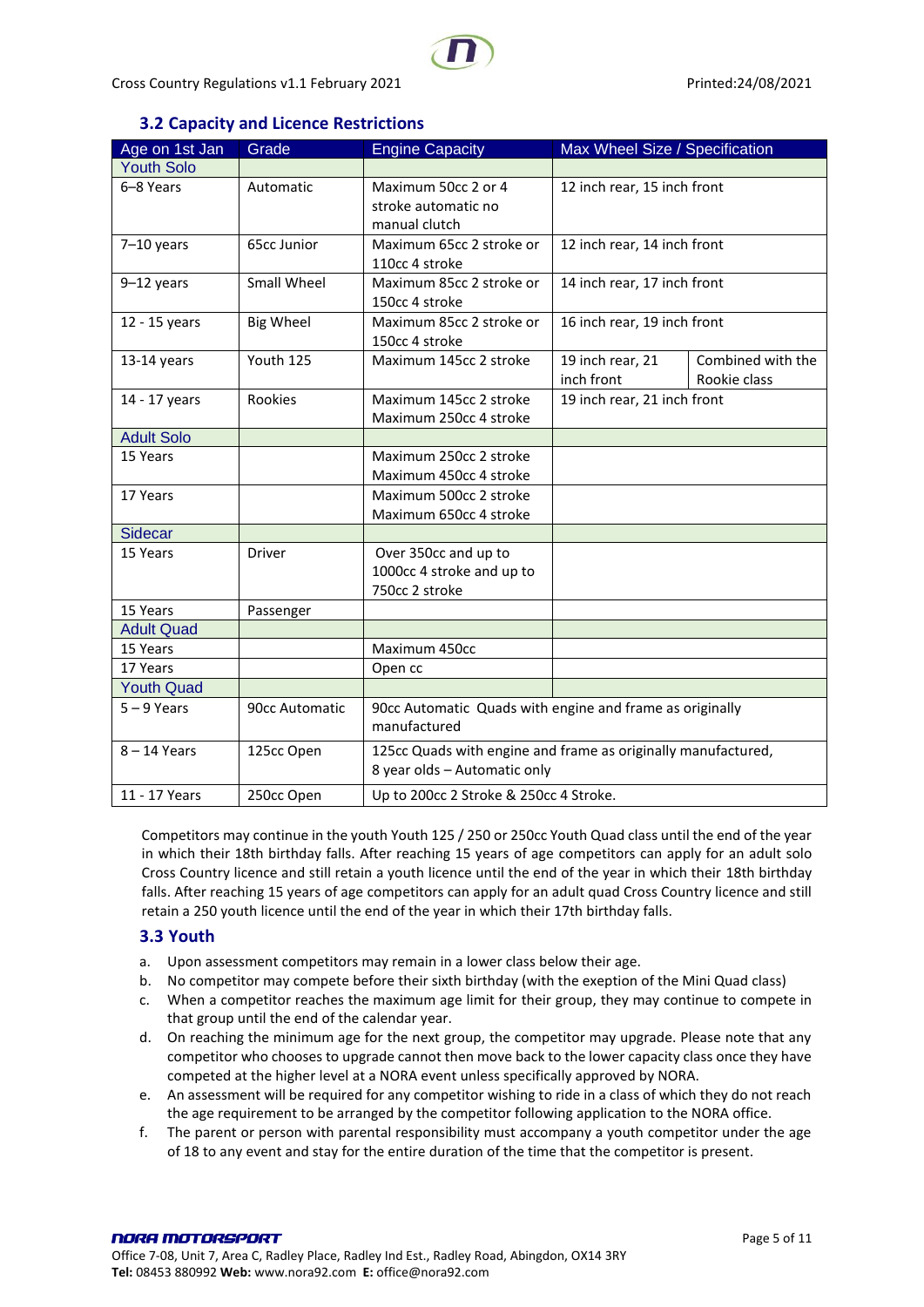## <span id="page-5-0"></span>**3.4 Adult**

- a. An assessment will be required for any competitor wishing to ride in a class of which they do not reach the age requirement to be arranged by the competitor following application to NORA office.
- b. The parent or person with parental responsibility must accompany a competitor under the age of 18 to any event and stay for the entire duration of the time that the competitor is present.
- c. No competitor will be permitted to compete in the adult classes until they reach the minimum required age.

## <span id="page-5-1"></span>**3.5 Physical Eligibility / Proficiency Assessment**

All youth competitors should be able to sit astride their machines and with one foot firmly on the ground, must be able to control the gear lever or the foot brake with the other foot.

#### <span id="page-5-2"></span>**3.6 Class Variations**

- a. Clubs are permitted to designate other classes such as XC1, XC2, E1, E2 etc. These classes must not fall outside of the restrictions for either Youth or Adult competitors and must be stated in the Event Regulations.
- b. Youth classes may be combined following consultation with NORA.

## <span id="page-5-3"></span>**4. Officials Licences**

Cross Country Race Officials are required to hold a NORA Licence of the appropriate grade for the performance of their duties.

#### <span id="page-5-4"></span>**4.1 Licenced Officials**

Officials that require a Licence.

| <b>Official</b>                | Licence Term | <b>Training Method</b> |
|--------------------------------|--------------|------------------------|
| Clerk of the Course            | 3 Years      | Seminar                |
| <b>Chief Technical Officer</b> | 3 Years      | Seminar                |
| <b>Engine Measurer</b>         | 3 Years      | Seminar                |
| Timekeeper                     | 3 Years      | Assessment             |

Licences will only be issued to individuals who have attended the appropriate seminar and/or passed competency assessments appropriate to their role. NORA may refuse to issue, cancel or suspend any officials licence.

## <span id="page-5-5"></span>**4.2 Unlicenced Officials**

Officials who do not require a Licence

| <b>Official</b>                 | <b>Training Method</b>                                                |
|---------------------------------|-----------------------------------------------------------------------|
| <b>Event Secretary</b>          | May receive training from NORA 92 or the Clerk of the Course          |
| Incident Officer                | This may be the Clerk of the Course or a person appointed by the      |
|                                 | Clerk of the Course                                                   |
| <b>Technical Official</b>       | Will receive training from the Chief Technical Officer                |
| Marshal                         | Will be appointed and briefed by the Clerk of the Course or the Chief |
|                                 | Marshal                                                               |
| <b>Child Protection Officer</b> | A person appointed to manage child protection issues.                 |

#### <span id="page-5-6"></span>**4.3 Marshal**

- a. Marshals must be a minimum of 16 years of age, persons under 18 must have a person with parental responsibility sign on with them.
- b. Flag Marshals must be provided with a tabard / waistcoat clearly identifiable.
- c. Mobile Marshals must comply with the appropriate risk assessment.

## <span id="page-5-7"></span>**5. Specification of Motorcycle**

All Motorcycles, Solo, Quad or Sidecar, designed for Enduro, Motocross or Trials and comply with the Code of Practice and the following may be used in Cross Country:

#### NORA MOTORSPORT Office 7-08, Unit 7, Area C, Radley Place, Radley Ind Est., Radley Road, Abingdon, OX14 3RY **Tel:** 08453 880992 **Web:** www.nora92.com **E:** office@nora92.com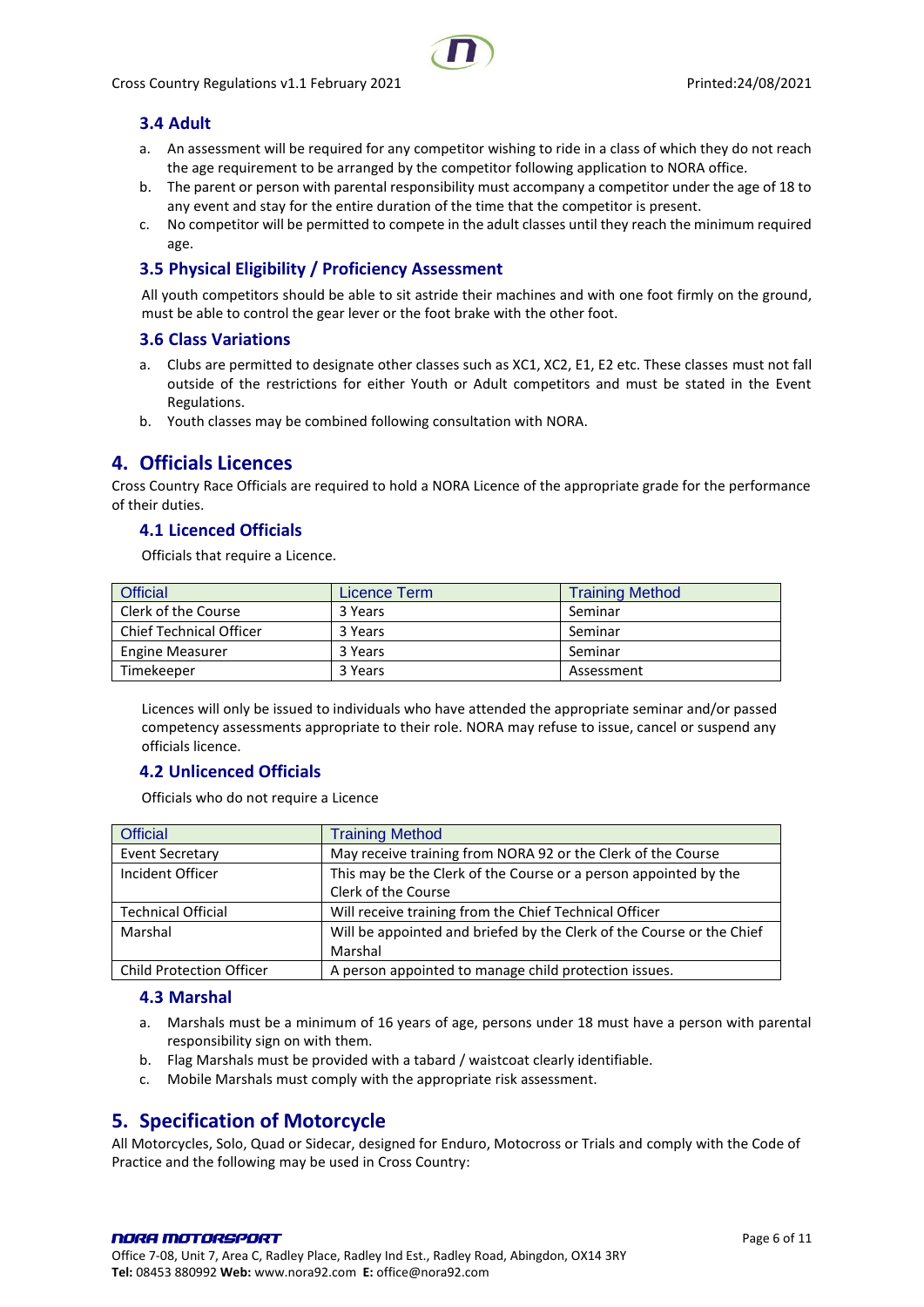

## <span id="page-6-0"></span>**5.1 Brakes**

- a. Motorcycles must be equipped with two efficient brakes, one operating on each wheel and be operated independently from the driving position.
- b. For Sidecar motorcycles, brakes are not required on the sidecar wheel.
- c. For Quad motorcycles brakes must be capable of operating, as a minimum, to both rear wheels.

#### <span id="page-6-1"></span>**5.2 Tyres**

- a. Chains and other non-skid devices are not permitted.
- b. Scoop or paddle (continuous radial rib) tyres and/or tyres with lugs having a height of more than 9.5mm are forbidden.
- c. Further restrictions may be noted in the Event Regulations.

#### <span id="page-6-2"></span>**5.3 Mudguards**

Solo and Sidecar motorcycles must be fitted with two mudguards giving protection to the driver. The rear mudguard must cover 35 degrees of the upper rear wheel.

#### <span id="page-6-3"></span>**5.4 Clutch and Brake Levers**

- a. Clutch and brake levers must be, in principal, ball ended, the diameter of the ball to be at least 12.5mm.
- b. This ball can also be flattened but in any case, the edges must be rounded.
- c. These ball ends must be permanently fixed to form an integral part of the lever.

#### <span id="page-6-4"></span>**5.5 Footrests and Handlebars**

The ends of the footrests must be rounded with a radius of not less than 12.5mm. The ends of the handlebars on all motorcycles shall be rounded or otherwise protected. For Quad motorcycles nerf bars or running boards must be fitted so that a competitors leg will not be pulled under the rear wheel.

#### <span id="page-6-5"></span>**5.6 Throttle**

All machines must be fitted with self-closing throttles.

#### <span id="page-6-6"></span>**5.7 Exhaust Pipes**

The end of the exhaust pipe or pipes must not project beyond any part of the vehicle or its bodywork.

#### <span id="page-6-7"></span>**5.8 Ignition Cut-Out**

- a. Solo Motorcycles used in Cross Country will be fitted with an engine cut-out button.
- b. Sidecar Motorcycles will be fitted with an engine cut out button that must be operated by a non elastic string or cord (coil telephone wire is not permitted). The cord should be a maximum of 500mm. Any part of the cut-out that remains live when disconnected must be shrouded in order to prevent accidental contact with any part of the motorcycle.
- c. Quad Motorcycles will be fitted with an engine cut out button that must be operated by a non elastic string or cord. Any part of the cut-out that remains live when disconnected must be shrouded in order to prevent accidental contact with any part of the motorcycle.

#### <span id="page-6-8"></span>**5.9 Chain Guards**

- a. For solo and sidecar motorcycles the manufacturer's original guards or parts of similar design must remain in place.
- b. For quad motorcycles a suitable primary drive guard must be fitted if no original was fitted to the motorcycle.

#### <span id="page-6-9"></span>**5.10 Wheels**

- a. For all groups wheels with six or less spokes must be guarded.
- b. For Sidecar motorcycles:
	- The three wheels shall each be of at least 400mm (16") in diameter measured over the outside of the tyre.
	- The wheel track, or lateral distance between tracks, shall be no more than 1150mm.
- c. For Quad motorcycles the measurement from one front wheel to its following rear wheel must be equal on both sides of the machine.
- For Quad motorcycles bumpers and nerf bars must have all corners with a radius of a minimum of 50mm.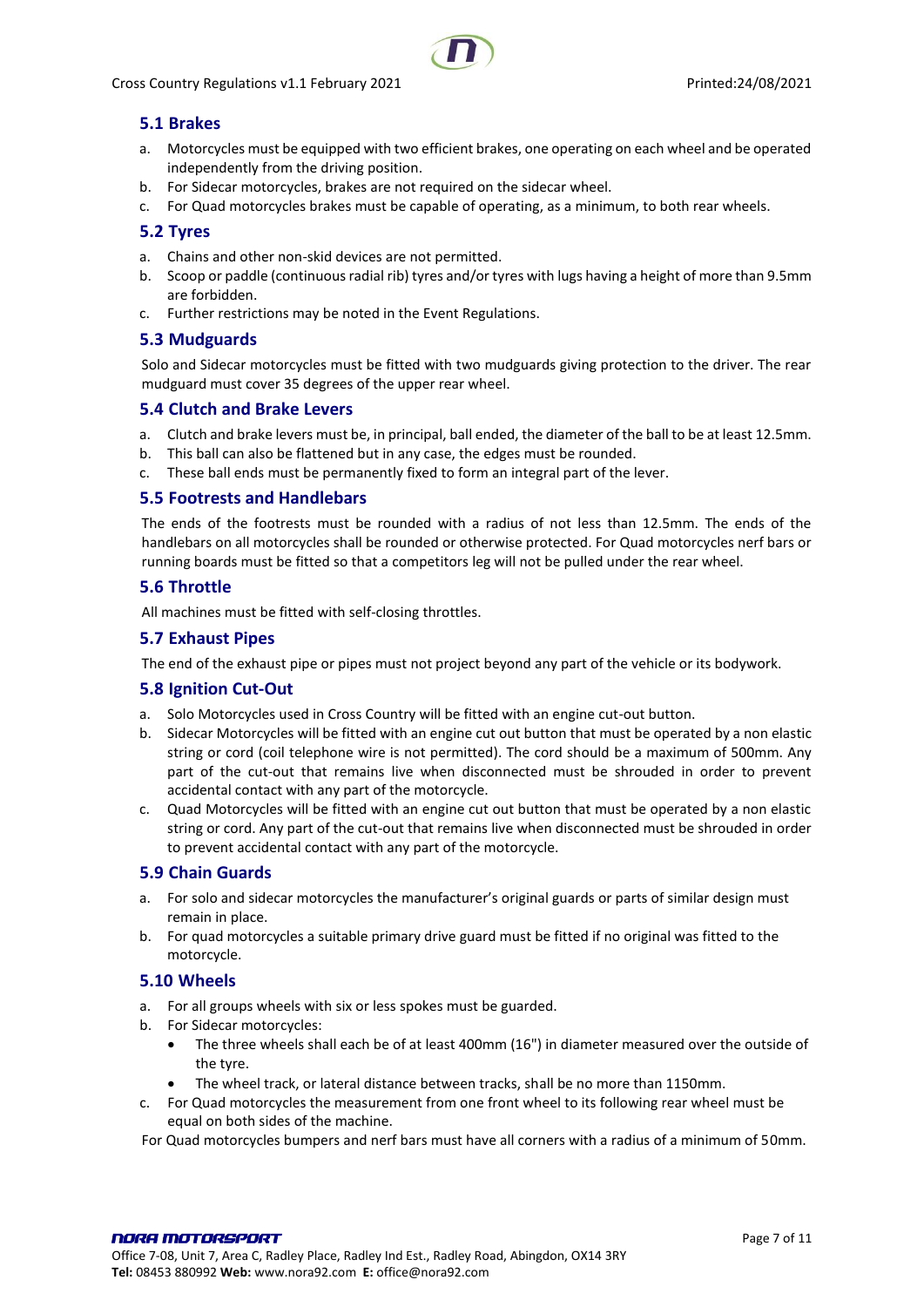# <span id="page-7-0"></span>**6. Number Plates**

- a. Number plates will be a minimum of three in number on all machines and it is the competitors responsibility to ensure that the numbers are clearly visible.
- b. No metallic or reflective colours may be used in any circumstances.
- c. One plate must be carried facing forward and not more than 30 degrees from the vertical with one on each side of the machine.
- d. Side number plates must be positioned above a horizontal line drawn through the rear spindle and behind a line drawn vertically at a minimum distance of 200mm behind the footrest.
- e. The minimum dimensions of the numbers should be: height 100mm
- f. The Clerk of the Course has the discretion to disqualify any competitor not showing legible numbers or discounting any protest resulting from illegible numbers.
- g. For Quad motorcycles a further number plate may be fitted running parallel with the machine at the rear, readable when facing the side view of the machine. The mounting bracket must not exceed 25mm in height.

At the discretion of the organiser the colours may be as follows: – The figures and background must be in a 'matt' (non-shiny) colour

| <b>Adult</b>         | <b>Background Colour</b> | <b>Number Colour</b> |
|----------------------|--------------------------|----------------------|
| Pro Class            | Red                      | White                |
| <b>Expert Class</b>  | Green                    | <b>Black</b>         |
| <b>Clubman Class</b> | Yellow                   | <b>Black</b>         |
| Novice Class         | <b>Black</b>             | White                |
| Sidecars             | Yellow                   | <b>Black</b>         |
| Quads                | Yellow                   | <b>Black</b>         |
| Youth                |                          |                      |
| Automatic            | White                    | <b>Black</b>         |
| 65cc Junior          | <b>Black</b>             | White                |
| 85cc Small Wheel     | Red                      | White                |
| 85cc Big Wheel       | Green                    | White                |
| Rookie               | Black / Blue             | White                |

<span id="page-7-1"></span>Clubs may specify or accept different colours and numbers at the Clerk of the Courses discretion.

# **7. Technical Control**

- a. In the event of a protest against machine specification where an engine has to be stripped an additional fee of £250\* for four stroke and £150\* for two stroke machines MUST be submitted with the protest and protest fee. In the event of the protest being upheld the additional fee will be returned. If the protest is not upheld the additional fee will be awarded to the other party and will be the only costs payable.
- b. The Clerk of the Course may disqualify or penalise any rider of a machine which exceeds the maximum permitted sound level, or which in his opinion is deemed to be excessively noisy.
- c. Random or spot checks may be made by NORA Sound Control Officials of the sound level of any machine taking part in any NORA event in addition to any routine checks at technical control.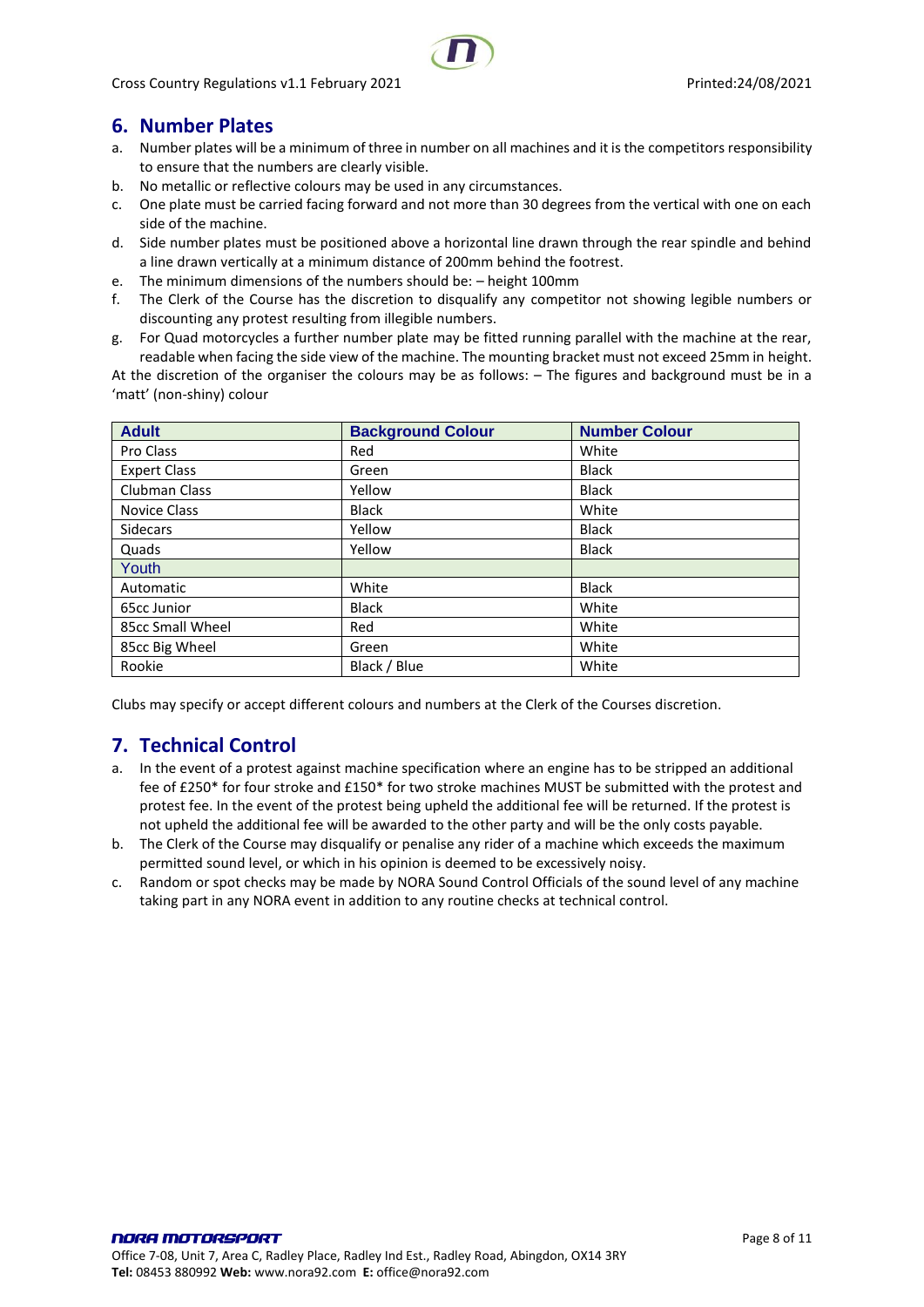## <span id="page-8-1"></span><span id="page-8-0"></span>**8. Safety**

## **8.1 Medical Services**

At all Cross Country events, including official practice, qualified first aid personnel must be in attendance with full first aid equipment. Organisers must ensure sufficient medical services for the type of event remain in place until the event has completely finished.

An IHCD Emergency Technician (EMT), First Response Emergency Care person (FREC), level 3 or above or the Voluntary Aid Society (VAS) equivalent, must be in attendance during official practice and racing. A Paramedic (PM) is recommended.

The minimum requirement for the start of every event is two ambulances. If one of the two ambulances has to leave the circuit then the minimum requirement for the event to continue is one ambulance and one IHCD Emergency Technician (EMT), First Response Emergency Care person (FREC), level 3 or above or the Voluntary Aid Society (VAS) equivalent, plus enough qualified first aid personnel to cover the course layout size and type of event subject to medical requirements shown below.

For smaller club level events (where there are approximately 99 competitors or less) the minimum medical requirements are for one ambulance – On the condition the ambulance is available at all times. Should the ambulance be required to support the treatment of, or transport an injured competitor the event must stop until such time that the ambulance is available again. The ambulance should be accompanied by an IHCD Emergency Technician or the VAS equivalent. Plus enough qualified first aid personnel to cover the course layout, size and type of event subject to medical requirements as shown in this Handbook.

#### <span id="page-8-2"></span>**8.2 Clothing**

- a. All competitors must wear a crash helmet. For information regarding helmets please refer to the helmet section within the NORA Code of Practice.
- b. Competitors are advised not to wear hand, face or body jewellery/piercings which could prove hazardous in the event of an accident.
- c. The mouth should be kept clear of anything likely to cause blockage of the airway in the event of an incident, e.g. chewing gum. This includes removing false dentures.
- d. Goggles of a non-splinterable type must be worn at the commencement of each race. Spectacles, if worn, must be non-splinterable.
- e. It is advised that all competitors should wear a body belt/kidney protector and wear protective armour giving protection to at least the chest and shoulders.
- f. All competitors are advised to wear identification discs around the neck or wrist during racing and practicing. The disc should bear the wearers full name and date of birth.
- g. It is the responsibility of the competitor's parent/guardian to ensure that all protective clothing is correctly fitting for youth competitors.
- h. In all races and official practice complete protective clothing produced for racing, knee length boots and gloves shall be worn by each competitor. It is advised that jerseys should provide protection against abrasion to the body and arms and that jeans are padded at the hips and knees.

## <span id="page-8-3"></span>**8.3 Fire Extinguishers**

Every NORA event must have a minimum of two 6Kg dry powder fire extinguishers. The position of the extinguishers must be clearly marked. All extinguishers must have a minimum 34A 183B rating as well as a current certificate attached.

#### <span id="page-8-4"></span>**8.4 Riding in the Paddock**

Riding of machines in the paddock is strictly prohibited and warning signs should be erected.

Machines should be pushed with the engine dead. Riding of machines at a slow pace can be permitted if designated lanes protected from the public are used. Machines must be pushed upon exiting from any point on these lanes. In exceptional circumstances and for Quad machines, if risk assessed by the Clerk of the Course, competitors may be permitted to ride their machines but must not exceed first gear idle and must always wear a helmet. Under no circumstances may the machine be ridden by anybody other than the competitor.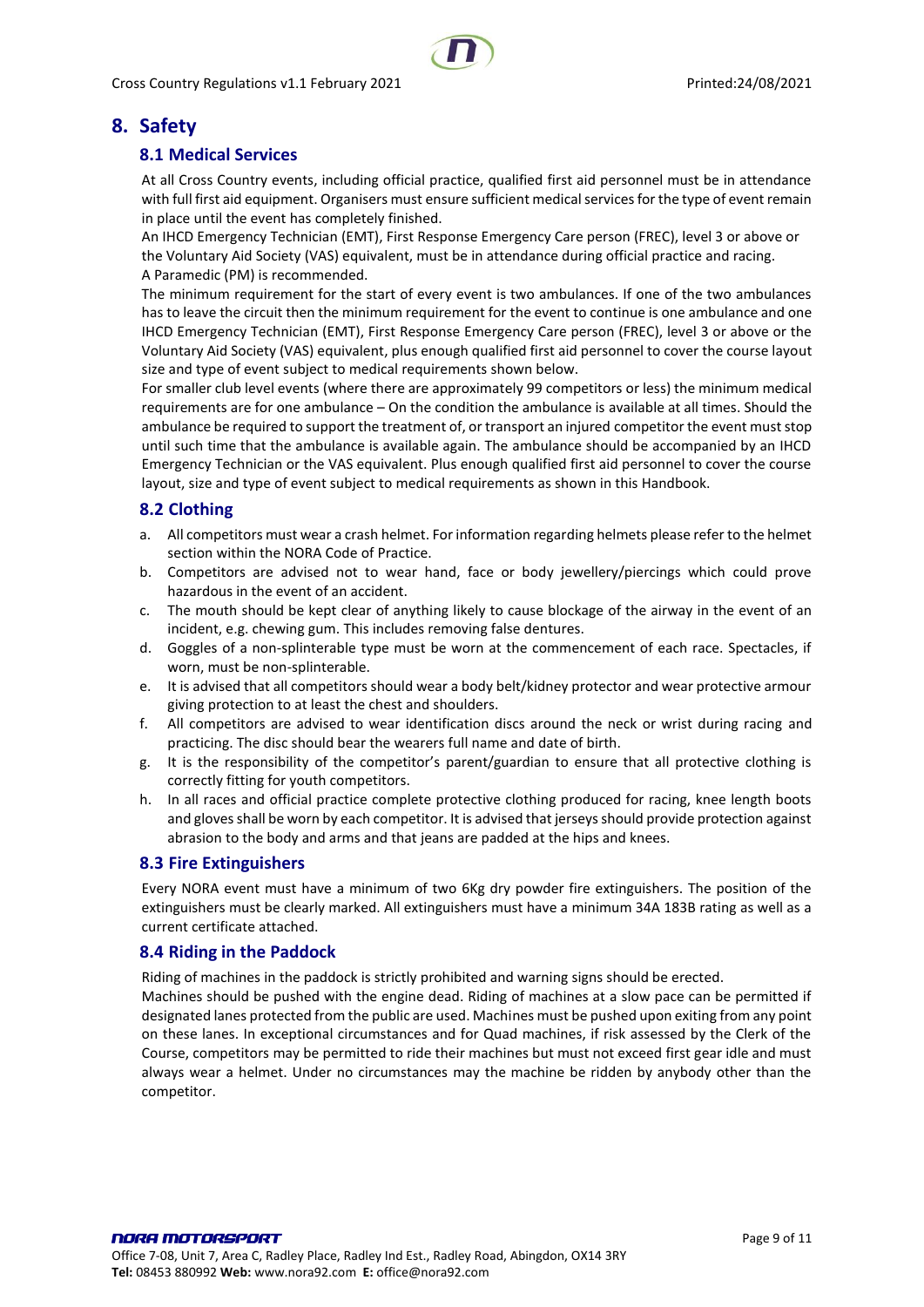<span id="page-9-0"></span>

Strictly no personnel, other than signed on officials, are permitted in the prohibited areas around the track while the event is in progress.

Competitors must be aware of slower riders and service vehicles that may be on the circuit. Riders of service vehicles must wear distinctive identification clothing.

# <span id="page-9-2"></span><span id="page-9-1"></span>**9. Race Management**

## **9.1 Circuit**

- a. The course must in the main be off road, small sections of hard surface may be allowed if approved by NORA.
- b. The minimum duration should be no less than 2 hours for Adults, 1.5 for youth and 30 minutes for Miniquad.
- c. The event may be split into separate legs to be combined for the result but each leg should be a minimum of 90 minutes.
- d. The number of starters per leg should be approximately 30 per Km of circuit for solos and 20 per Km of circuit for Quad and Sidecar machines.
- e. Solo and Quad/Sidecar machines may be run together if the circuit is suitable in length and width.
- f. An area of the circuit must be reduced to single file where lap scoring will be conducted; the area should be laid out so as to restrict the speed of competitors to a walking pace.
- g. Only competitors will be permitted in the start area.
- h. An area must be made available for public viewing and clearly signed, all other areas should be signed as prohibited.

#### <span id="page-9-3"></span>**9.2 Start Positions**

- a. The start will be set out so that groups may start together
- b. The maximum number of starters at any one time will be:
	- Solo machines 40
	- Sidecar / Quad machines 30
- c. The minimum time between each start will be 30 seconds
- d. The method of starting should be stated in the Event Regulations.

## <span id="page-9-4"></span>**9.3 Finish of Race**

- a. The chequered flag will be displayed as the winner passes through the lap scoring area following completion of the allotted time or number of laps and will be kept flying thereafter until the last competitors finish the lap.
- b. No competitor will be allowed to start a fresh lap after the chequered flag has been displayed.
- c. Competitors crossing the finish control line will be flagged off, their position being determined by the number of laps each has completed, those competitors who complete a similar number of laps having their positions determined by the order in which they finish.
- d. Only competitors passing the chequered flag at the finish control line will be declared as finishers unless otherwise stated in the Event Regulations.
- e. Competitors times may be taken as time zero (First start time) minus their allotted start delay time.

## <span id="page-9-5"></span>**9.4 Change of Machine**

Competitors are not permitted to change their machine during a race, if the race is split in to two legs competitors may be permitted to change machines between each leg at the discretion of the Clerk of the Course.

## <span id="page-9-6"></span>**9.5 Change of Sidecar Passenger**

- a. An entrant is allowed to change the designated passenger prior to the start of the event only with the permission of the Clerk of the Course.
- b. The passenger must sign on and have the correct licence.